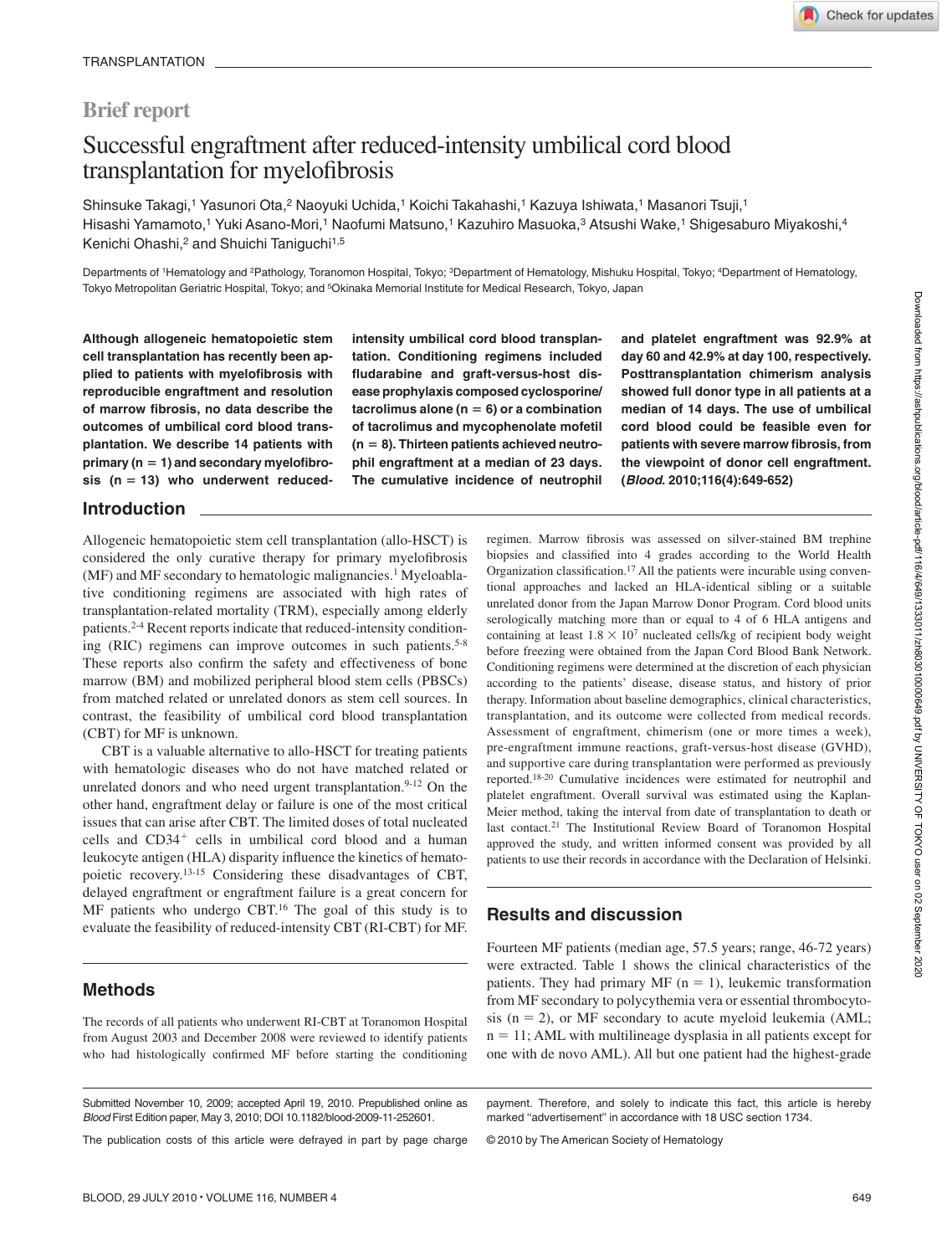#### **Table 1. Patient characteristics**

| <b>Patient</b><br>no. | Age, y/sex | <b>Diagnosis</b> | Disease status | Time from diagnosis to<br>transplantation, d | Pretransplantation<br>MF grade | Splenomegaly | <b>Cytogenetics</b>             |
|-----------------------|------------|------------------|----------------|----------------------------------------------|--------------------------------|--------------|---------------------------------|
|                       | 55/M       | AML/MF/ET        | <b>PIF</b>     | 1732                                         | 3                              | <b>Yes</b>   | Normal                          |
| 2                     | 53/M       | <b>PMF</b>       | Untreated      | 307                                          | 3                              | Yes          | <b>NA</b>                       |
| 3                     | 61/M       | AML/MDS          | <b>PIF</b>     | 116                                          | 3                              | <b>Yes</b>   | Complex*                        |
| 4                     | 51/F       | AML/MDS          | <b>PIF</b>     | 740                                          | 3                              | Yes          | Normal                          |
| 5                     | 61/F       | AML/MDS          | <b>PIF</b>     | 227                                          | 3                              | <b>Yes</b>   | <b>NA</b>                       |
| 6                     | 55/M       | AML/MDS          | Untreated      | 299                                          | 3                              | Yes          | Complex                         |
| 7                     | 46/M       | AML/MDS          | Untreated      | 600                                          | 3                              | Yes          | <b>NA</b>                       |
| 8                     | 58/M       | AML/MDS          | Untreated      | 544                                          | 3                              | Yes          | Complex                         |
| 9                     | 67/F       | AML/MF/PV        | Untreated      | 150                                          | 3                              | Yes          | $t(3;3)(q21;q26), -7$           |
| 10                    | 53/M       | De novo AML      | <b>PIF</b>     | 111                                          | 3                              | <b>No</b>    | Complex                         |
| 11                    | 57/F       | AML/MDS          | Untreated      | 352                                          | 3                              | Yes          | Complex with $t(9;22)(q34;q11)$ |
| 12                    | 62/M       | AML/MDS          | Untreated      | 147                                          | 3                              | Yes          | $add(1)(p32), -7$               |
| 13                    | 72/F       | AML/MDS          | <b>PIF</b>     | 329                                          | 2                              | <b>No</b>    | Complex with $t(9;22)(q34;q11)$ |
| 14                    | 66/M       | AML/MDS          | Untreated      | 92                                           | 3                              | <b>No</b>    | Normal                          |

AML indicate acute myeloid leukemia; MF, myelofibrosis; ET, essential thrombocythemia; PIF, primary induction failure; PMF, primary myelofibrosis; AML/MDS, acute myeloid leukemia with multilineage dysplasia; NA, not available; and PV, polycythemia vera.

\*Complex karyotype was defined as 3 or more abnormalities at pretransplantation evaluation.

MF. The median time from diagnosis to transplantation was 303 days (range, 92-1732 days). Table 2 shows the transplantation characteristics. All received purine analog–based conditioning regimens composing fludarabine phosphate (125-180 mg/m2), melphalan (80-140 mg/m<sup>2</sup>), or intravenous busulfan (12.8 mg/kg) and 0 to 8 Gy of total body irradiation. GVHD prophylaxis included tacrolimus and mycophenolate mofetil for 8 patients, tacrolimus, or cyclosporine A alone in 6. Neutrophil and platelet engraftment was achieved in 13 and 6 patients, respectively, of the 14 patients. The median time to engraftment was 23 days (range, 14-43 days) and 53 days (range, 44-102 days) for neutrophils and platelets, respectively. The cumulative incidence of neutrophil engraftment at day 60 and platelet engraftment at day 100 was 92.9% and 42.9%, respectively (Figure 1A-B). Chimerism analysis of the peripheral blood of 8 patients and the BM of 6 showed that donor chimerism was complete (donor  $> 90\%$ ) in all of them. The median length of time required to achieve complete donor chimerism was 14 days (range,  $7-33$  days; Figure 1A). Of the 14 patients,  $9(64\%)$ developed pre-engraftment immune reactions. Five (36%) developed acute GVHD grades 2 to 4. No extensive chronic GVHD was observed in 6 evaluable patients (Table 3). Five patients remained alive at last contact, representing an estimated probability of

|  | Table 2. Transplantation characteristics |  |  |
|--|------------------------------------------|--|--|
|--|------------------------------------------|--|--|

overall survival of 28.6% at 4 years (Figure 1C). All the patients who could not achieve platelet engraftment died, whereas 4 of 7 patients (57%) who achieved platelet engraftment survived. In 9 patients who died after RI-CBT, 5 patients died of relapsed leukemia. Non–relapse-related causes of death composed infection  $(n = 2)$ , GVHD  $(n = 1)$ , and multiple organ failure  $(n = 1)$ . Marrow fibrosis disappeared in 2 evaluated patients who survived beyond 100 days.

This study demonstrated that umbilical cord blood results in successful engraftment, even for patients with severe marrow fibrosis in the setting of the RIC regimen, which was similar to that of other stem cell sources, such as BM and PBSCs.<sup>2-8,22</sup> Although marrow fibrosis has historically been considered as a relative contraindication to transplantation because of concerns over an insufficient and/or dysfunctional niche in which allogeneic hematopoietic stem cell engraftment may proceed, recent outcomes of allo-HSCT for MF support the concept that marrow fibrosis is not an absolute barrier to allogeneic hematopoietic stem cell engraftment.1 However, data from these reports are limited to transplantations with BM and PBSCs, and no information is available about umbilical cord blood. Delayed hematopoietic recovery and low engraftment rate, perhaps because of limited infused cell doses and

| <b>Patient</b> |                                   |                                                  |           |                  |                         |                             |                         |  |
|----------------|-----------------------------------|--------------------------------------------------|-----------|------------------|-------------------------|-----------------------------|-------------------------|--|
| no.            | TNC, $\times$ 10 <sup>7</sup> /kg | CD34 <sup>+</sup> , $\times$ 10 <sup>5</sup> /kg | Sex match | <b>HLA</b> match | <b>Blood type match</b> | <b>Conditioning regimen</b> | <b>GVHD prophylaxis</b> |  |
|                | 2.52                              | 0.823                                            | <b>MM</b> | 4/6              | <b>MM</b>               | F125/M80/TBI4               | <b>CsA</b>              |  |
| 2              | 2.62                              | 0.678                                            | <b>MM</b> | 4/6              | MM                      | $F125/M80/TBI4 + SRT$       | <b>TAC</b>              |  |
| 3              | 3.17                              | 1.60                                             | Match     | 4/6              | Match                   | F125/M80/TBI4               | <b>TAC</b>              |  |
| 4              | 2.43                              | <b>NA</b>                                        | <b>MM</b> | 4/6              | Match                   | F125/M80/TBI4               | <b>TAC</b>              |  |
| 5              | 3.94                              | 2.26                                             | <b>MM</b> | 5/6              | Match                   | F180/M140                   | <b>TAC/MMF</b>          |  |
| 6              | 2.31                              | 0.887                                            | <b>MM</b> | 4/6              | MМ                      | F125/M80/TBI4               | <b>TAC</b>              |  |
| $\overline{7}$ | 2.72                              | 1.03                                             | Match     | 4/6              | <b>MM</b>               | F125/Mel140/TBI4            | <b>TAC/MMF</b>          |  |
| 8              | 2.46                              | 0.773                                            | <b>MM</b> | 4/6              | Match                   | F180/M140                   | <b>TAC</b>              |  |
| 9              | 1.99                              | 1.24                                             | <b>MM</b> | 4/6              | <b>MM</b>               | $F125/M80/TB14 + SRT$       | <b>TAC/MMF</b>          |  |
| 10             | 3.25                              | 0.547                                            | <b>MM</b> | 4/6              | Match                   | F125/M140/TBI4              | <b>TAC/MMF</b>          |  |
| 11             | 3.31                              | 1.31                                             | <b>MM</b> | 4/6              | Match                   | F125/M80/TBI8               | <b>TAC/MMF</b>          |  |
| 12             | 2.37                              | 0.873                                            | <b>MM</b> | 4/6              | MM                      | F125/M80/TBI8               | <b>TAC/MMF</b>          |  |
| 13             | 2.51                              | 0.993                                            | <b>MM</b> | 4/6              | Match                   | Flu180/B12.8/TBI2           | <b>TAC/MMF</b>          |  |
| 14             | 2.50                              | 0.554                                            | <b>MM</b> | 5/6              | Match                   | F125/M120                   | <b>TAC/MMF</b>          |  |

TNC indicates total nucleated cell count; MM, mismatch; F, fludarabine (mg/m<sup>2</sup>); M, melphalan (mg/m<sup>2</sup>); TBI, total body irradiation; CsA, cyclosporine; SRT, splenic radiation; TAC, tacrolimus; MMF, mycophenolate mofetil; and B, intravenous busulfan (mg/kg).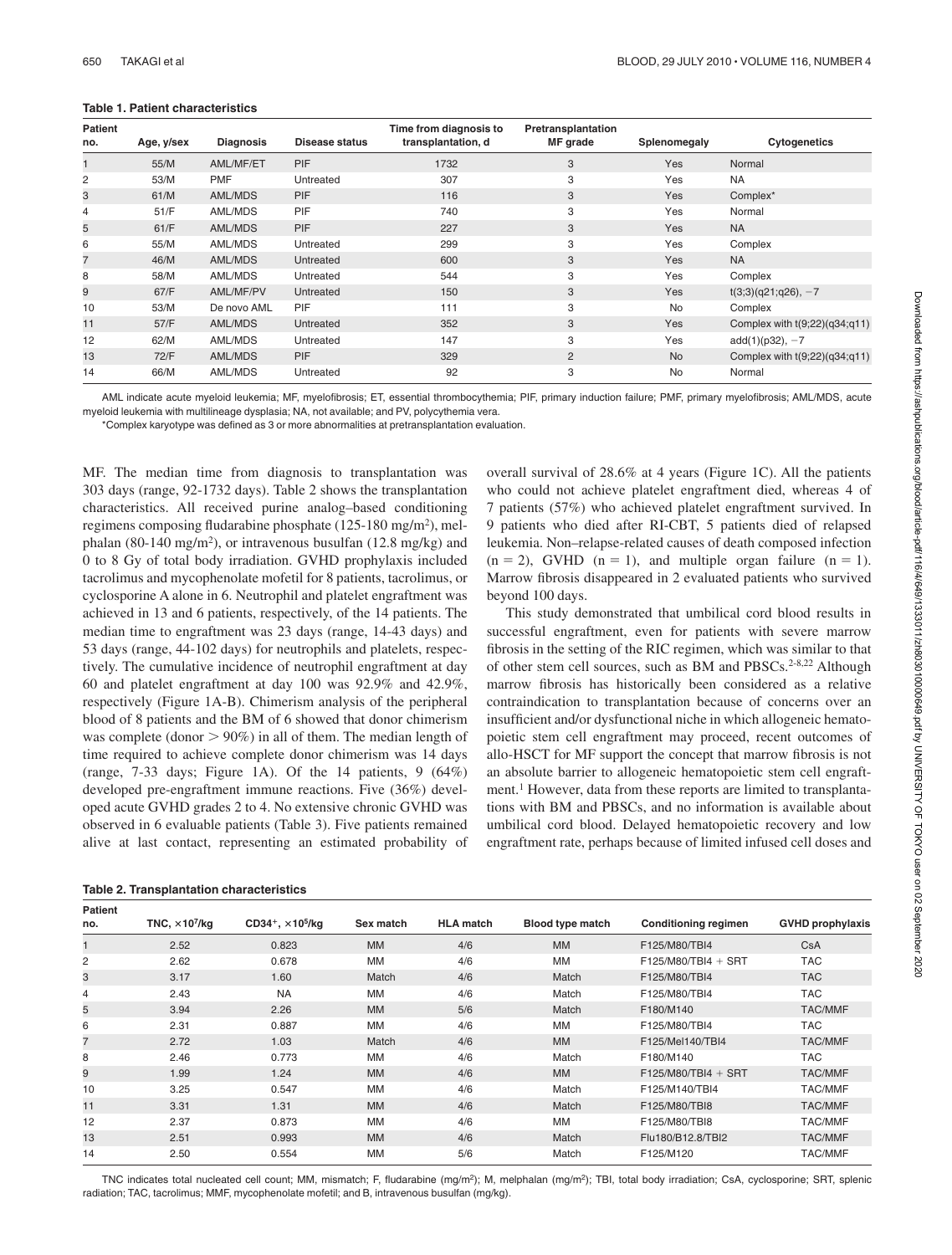

**Figure 1. Cumulative incidence of engraftment.** (A) Solid and broken lines indicate cumulative incidence of neutrophil engraftment and complete donor chimerism, respectively. (B) Cumulative incidence of platelet engraftment. (C) Overall survival.

**Table 3. Outcome of RI-CBT**

HLA disparities, might limit the use of umbilical cord blood in these cases.13-15,19 However, the present study demonstrated an equivalent or superior engraftment rate after CBT compared with allo-HSCT using other stem cell sources.1-8 We also confirmed an early chimerism switching in the present study. All 14 patients achieved complete donor chimerism at a median of 14 days, which was much earlier than that with neutrophil engraftment. Moreover, we histologically confirmed that RI-CBT had the potential to cure marrow fibrosis in 2 evaluated patients. These data suggest that RI-CBT is an encouraging strategy for treating MF.

Despite successful engraftment, overall survival was poor in the present study compared with previous reports. However, this result does not eliminate the feasibility of RI-CBT for MF patients. Our patient series included only one primary MF. In 13 of 14 patients, MF coexisted with AML simultaneously. High prevalence of concurrent AML with MF in the present study probably made overall survival poorer. However, MF with AML is also challenging issues in real clinical settings. Physicians occasionally face rapidly growing AML cases with concurrent marrow fibrosis, especially in the elderly, for whom urgent allo-HSCT is the only curative therapy. For those patients, CBT is attractive because of its accessibility. In this viewpoint, we think that the feasibility of RI-CBT suggested in the present study is encouraging.

In conclusion, our data suggest that RI-CBT is feasible, even for patients with severe marrow fibrosis, from the viewpoint of donor cell engraftment. Especially for MF with AML, further improvements are required in the next place to overcome poor survival resulting from relapse.

#### **Acknowledgments**

The authors thank all physicians (Dr Akiko Yoneyama, Dr Shigeyoshi Makino, Dr Hideki Araoka), nurses, pharmacists (Mr Tadaaki Ito, Ms Yumiko Uchida), transplantation coordinator (Ms Madoka Narita), data managers (Ms Naomi Yamada, Ms Kaoru Kobayashi, and Ms Rumiko Tsuchihashi), and support personnel for their care of the patients involved in this study.

This work was supported in part by the Japanese Ministry of Health, Labor, and Welfare (Research Grant for Tissue Engineering H17-014 and Research Grant for Allergic Disease and Immunology H20-015).

| <b>Patient</b><br>no. | Neutrophil<br>engraftment, d | <b>Platelet</b><br>engraftment, d | Pre-engraftment<br>immune reactions* | aGVHD 2-4 | aGVHD 3-4 | cGVHD     | Survival | <b>Survival from</b><br>transplantation, d | Cause of<br>death |
|-----------------------|------------------------------|-----------------------------------|--------------------------------------|-----------|-----------|-----------|----------|--------------------------------------------|-------------------|
|                       | 27                           | 52                                | <b>No</b>                            | Yes       | <b>No</b> | <b>No</b> | Dead     | 1264                                       | Relapse           |
| 2                     | 22                           | 54                                | Yes                                  | <b>No</b> | No        | <b>NE</b> | Alive    | 1672                                       | <b>NA</b>         |
| 3                     | 23                           | Not engrafted                     | Yes                                  | Yes       | Yes       | <b>NE</b> | Dead     | 68                                         | Infection         |
| 4                     | 40                           | 102                               | Yes                                  | Yes       | No        | Limited   | Alive    | 1481                                       | <b>NA</b>         |
| 5                     | 18                           | 44                                | Yes                                  | <b>No</b> | <b>No</b> | <b>No</b> | Dead     | 344                                        | Relapse           |
| 6                     | 14                           | Not engrafted                     | Yes                                  | <b>No</b> | No        | <b>NE</b> | Dead     | 78                                         | Relapse           |
| 7                     | 21                           | 57                                | Yes                                  | Yes       | Yes       | Limited   | Alive    | 937                                        | <b>NA</b>         |
| 8                     | Not engrafted                | Not engrafted                     | <b>No</b>                            | No        | No        | <b>NE</b> | Dead     | 42                                         | Infection         |
| 9                     | 37                           | Not engrafted                     | Yes                                  | <b>No</b> | <b>No</b> | <b>NE</b> | Dead     | 45                                         | <b>MOF</b>        |
| 10                    | 28                           | Not engrafted                     | Yes                                  | Yes       | Yes       | <b>NE</b> | Dead     | 64                                         | <b>GVHD</b>       |
| 11                    | 27                           | Not engrafted                     | Yes                                  | <b>No</b> | <b>No</b> | <b>NE</b> | Dead     | 61                                         | Relapse           |
| 12                    | 43                           | <b>NA</b>                         | <b>No</b>                            | <b>No</b> | No        | Limited   | Alive    | 392                                        | <b>NA</b>         |
| 13                    | 21                           | 47                                | <b>No</b>                            | <b>No</b> | <b>No</b> | Limited   | Alive    | 355                                        | <b>NA</b>         |
| 14                    | 20                           | 50                                | <b>No</b>                            | No        | No        | <b>NE</b> | Dead     | 100                                        | Relapse           |

aGVHD indicates acute graft-versus-host disease; cGVHD, chronic graft-versus-host disease; NE, not evaluable; NA, not applicable; and MOF, multiple organ failure. \*Pre-engraftment immune reactions were diagnosed when febrile patients developed skin eruption, diarrhea, jaundice, or body weight gain of more than 10% of baseline, with no direct evidence of infection or adverse effects